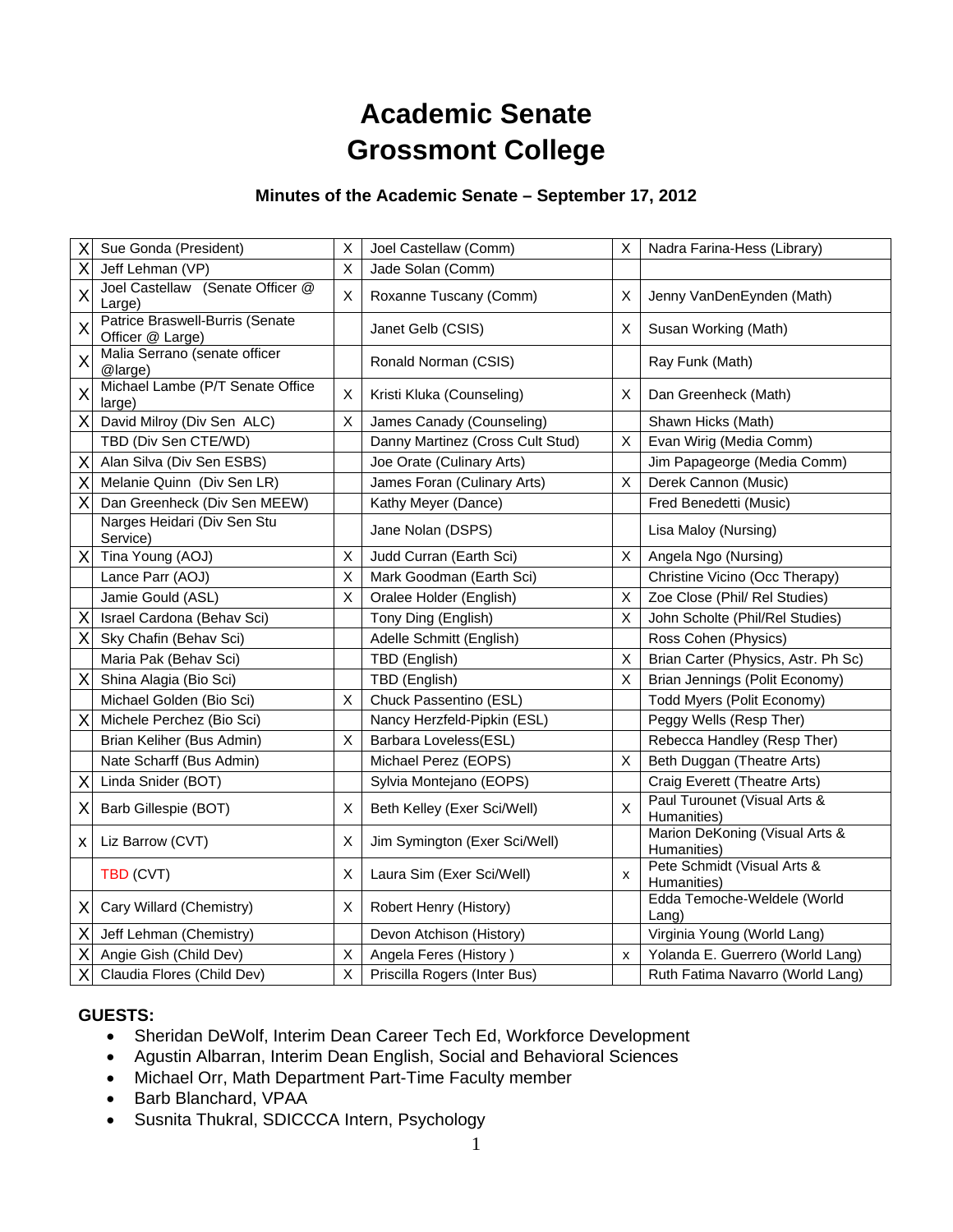#### **RECORDERS**: Patrice Brawell-Burris/Sue Gonda

## **I. CALL TO ORDER (11:05)**

## **A. Public Comment**

**Sheridan DeWolf & Tina Young:** Sheridan and Tina announced the passing of faculty member P.J. Ortmeier. A moment of silence was observed. Services are Thursday, September 20, 2012.

#### **B. Approval of Agenda**  A motion was made to approve the day's agenda as amended (order change). **M/S/U** Sim/Lambe

**C. Approval of Minutes from May 7, 2012. M/S/U** Wirig/Working

**[Information item V. B, below, was moved ahead of the President's report due to a scheduling conflict for the presenter, Shirley Pereira.]** 

## **II. PRESIDENT'S REPORT – Sue Gonda**

- Sue reviewed the Academic Senate Description; 10 + 1 Academic and Professional matters. Sue also reviewed the Senate Bylaws section regarding the "Goals and Purposes" of the Academic Senate.
- Information about planning over the summer for Phase 1 of the Facilities Master Plan: This was completed on a quick timeline due to Prop V on the November ballot--a bond measure to fund district-wide facilities and infrastructure. Phase 2 of the facilities planning will include faculty, staff and administrators at the program level – it will involve more specific details about the college needs. Sue read information about Prop V from the information flier that addresses needs for facilities and infrastructure (attached).
- Malia Serrano is resigning as a Senate Officer-at-Large, creating a vacancy. Carrie Willard and Jane Nolan volunteered to serve on the Senate election Committee with Vice President Jeff Lehman. Senate President election will also be this semester; Sue will run for another term. **Contact Sue Gonda by Wednesday, September 26 if you are interested serving as Senate Officer for this academic year. Senate Officers meet Wednesdays at 11.**
- **Remaining committee vacancies--contact Sue if interested in serving:** -**Program Review Committee – 1 counselor; 1 senator -Faculty Professional Development Committee – 1 from ALC; 1 part-time member -TTLC – 1 counselor/LTRC member**

# **III. COMMITTEES**

## **A. New Committee Member Confirmations**

A motion was made to move this information item to an action item. M/S/U Serrano/Wirig

A motion was made to approve the new Committee Members M/S/U Serrano/Wirig

## **IV. ACTION ITEMS**

**None**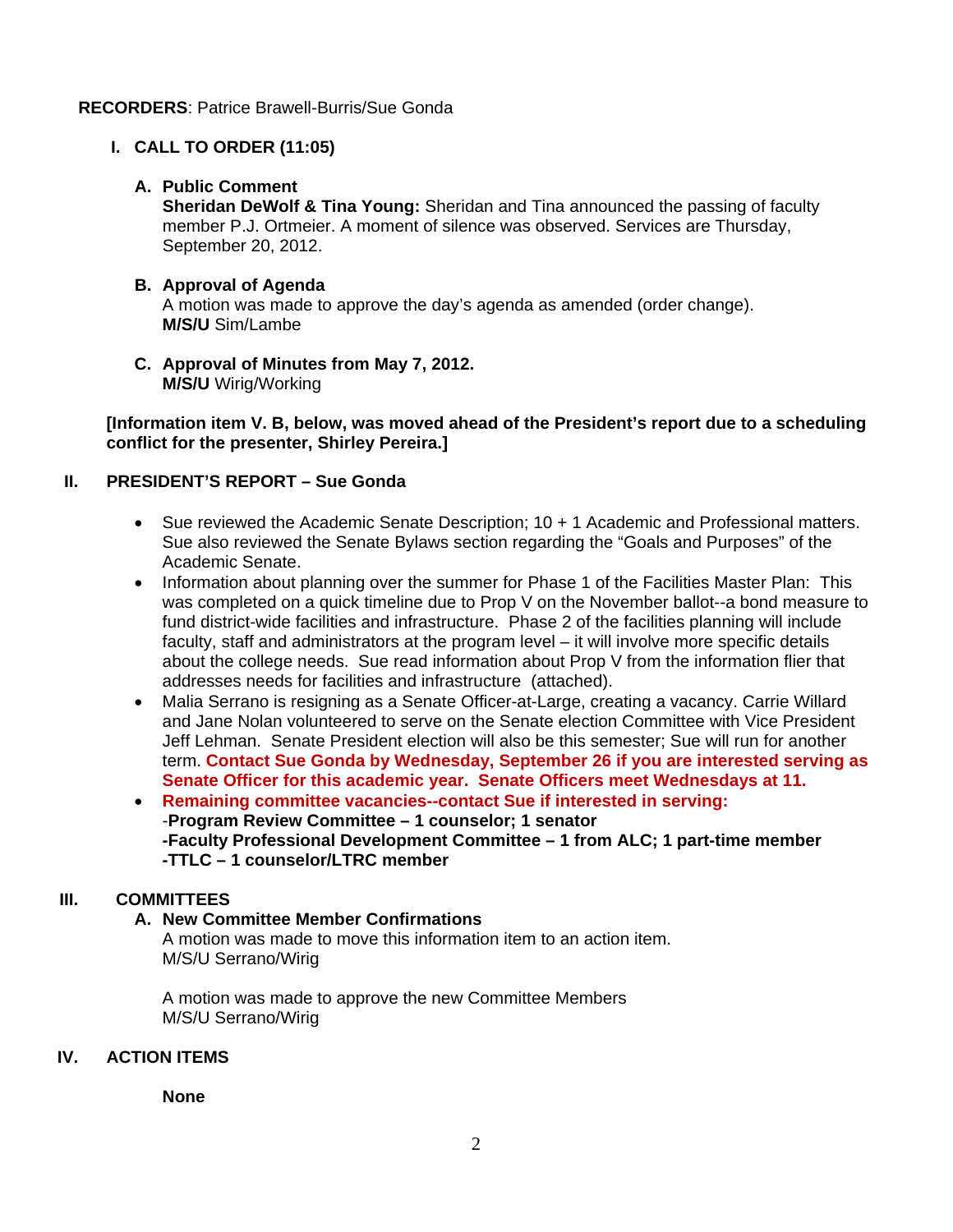#### **V. INFORMATION ITEMS**

**A. Approve name change: From the Professional Relations Committee to the Collegial Mediation Committee**

A motion was made to move this item to Action. M/S/U Willard/Sim

A motion was made to approve the name change. M/S/U Willard/Sim

#### **B. "The Surveys SAID": What you should know about your students…and more-Shirley Pereira**

This item was moved ahead of the President's Report due to a scheduling conflict for the presenter.

Shirley gave a quick overview of the 2012 CCSSE survey; 1200 students were surveyed; Grossmont was compared to another college of the same size; the survey with questions and slides will be posted on the Intranet for faculty and staff to review. Shirley advised the faculty to contact her with any questions. Follow-up: Results will be referred to the following places for discussion/action: GE Subcommittee of Curriculum; Division Deans (Leadership Council & Planning & Resources Council); Student Success Committee (already presented there); College-wide Professional Development Committee; Institutional Excellence Committee

#### **C. Professional Development Funds: discipline-specific professional development--Mark Goodman**

Funds will be available for faculty to attend discipline-specific conferences or other disciplinespecific professional development. One requirement of approval will be to make a short presentation regarding the conference attended. The total amount available in the fund is \$25,000.00; funds will be limited to \$500 per person. The application will be a straightforward 1-page form; more details regarding the process and application will be coming.

Meeting Adjourned at 12:15 pm Next meeting is scheduled for October 1, 2012 at Griffin Gate 11:00-12:20pm.

The Academic Senate minutes are recorded and published in summary form. Readers of these minutes must understand that recorded comments in these minutes do not represent the official position of the Academic Senate. The Academic Senate expresses its official positions only through votes noted under "Action."